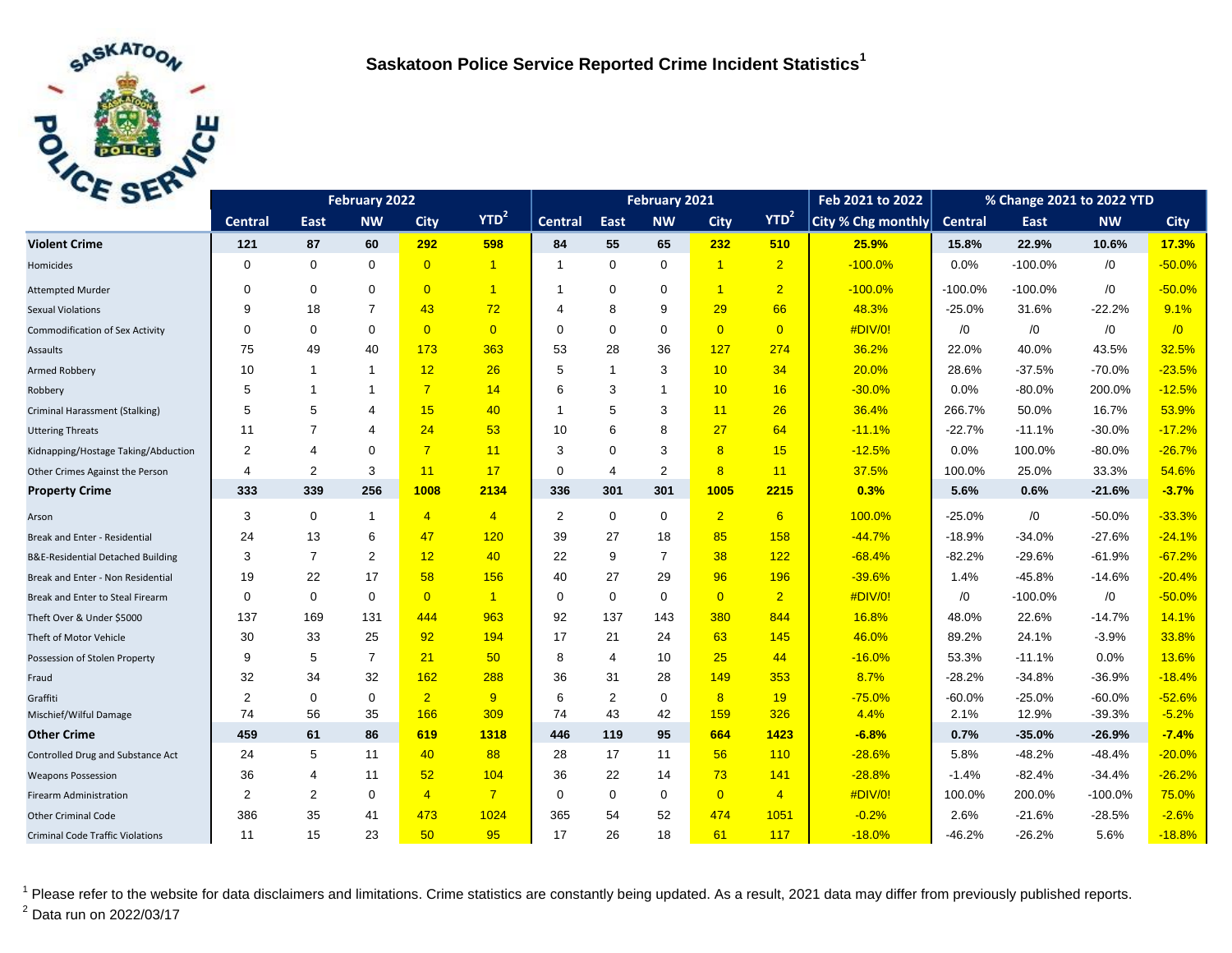## **Saskatoon Police Service Enforcement and Workload**

| <b>Enforcement</b>                                              | <b>Feb-22</b> | <b>Feb-21</b>  | <b>YTD</b><br>2022 | <b>YTD</b><br>2021 | <b>YTD %Chg</b> | <b>Workload</b>                             | Feb-22 Feb-21 |             | <b>YTD</b><br>2022 | <b>YTD</b><br>2021 | YTD %Chg |
|-----------------------------------------------------------------|---------------|----------------|--------------------|--------------------|-----------------|---------------------------------------------|---------------|-------------|--------------------|--------------------|----------|
| <b>Traffic Tickets (Charges)</b><br><b>Total Tickets Issued</b> | 1,484         | 2,073          | 2,981              | 4,615              |                 | <b>Communications</b><br>-35.4% Total Calls | 9,206         | 7,773       | 19,334             | 16,928             | 14.2%    |
| Provincial Traffic Safety Act                                   | 569           | 847            | 1,268              | 1,938              | $-34.6%$        | Dispatched                                  | 5,851         | 4,809       | 12,276             | 10,473             | 17.2%    |
| Provincial Vehicle Equipment Regu                               | 67            | 281            | 167                | 610                | $-72.6%$        | Not Dispatched                              | 3,355         | 2,964       | 7,058              | 6,455              | 9.3%     |
| <b>Other Provincial</b>                                         | 79            | 29             | 121                | 60                 |                 | 101.7% Telephone                            | 5,022         | 4,087       | 10,269             | 9,109              | 12.7%    |
| <b>Other Municipal Traffic Bylaws</b>                           | 16            | 59             | 53                 | 130                |                 | -59.2% 911 Complaints                       | 3,586         | 3,122       | 7,789              | 6,569              | 18.6%    |
| <b>Provincial Speeding</b>                                      | 407           | 442            | 712                | 733                |                 | -2.9% On View                               | 391           | 352         | 825                | 828                | $-0.4%$  |
| <b>Municipal Bylaw Speeding</b>                                 | 6             | 12             | 6                  | 251                | -97.6% Alarm    |                                             | 207           | 211         | 450                | 421                | 6.9%     |
| CTSS/SPS                                                        | 336           | 398            | 645                | 877                | -26.5% Radio    |                                             | $\mathbf 0$   | $\mathbf 1$ | 1                  |                    | 0.0%     |
| <b>Cannabis Tickets</b><br>Possess, consume, distribute         | 4             | 5              | 9                  | 16                 | $-43.8%$        |                                             |               |             |                    |                    |          |
| cannabis in vehicle                                             | 2             | $\overline{2}$ | 3                  | 9                  | $-66.7%$        |                                             |               |             |                    |                    |          |
|                                                                 |               |                |                    |                    |                 |                                             |               |             |                    |                    |          |
| <b>Collisions</b>                                               | 359           | 271            | 876                | 633                | 38.4%           |                                             |               |             |                    |                    |          |
| <b>Property Damage</b>                                          | 333           | 243            | 794                | 569                | 39.5%           |                                             |               |             |                    |                    |          |
| Personal Injury                                                 | 23            | 28             | 76                 | 63                 | 20.6%           |                                             |               |             |                    |                    |          |
| Fatality                                                        | $\mathbf 0$   | 0              | $\overline{1}$     | -1                 | 0.0%            |                                             |               |             |                    |                    |          |
| Non Hit & Run                                                   | 194           | 144            | 542                | 365                | 48.5%           |                                             |               |             |                    |                    |          |
| Hit & Run                                                       | 165           | 127            | 334                | 268                | 24.6%           |                                             |               |             |                    |                    |          |
| <b>Pedestrian Collisions</b>                                    | 2             | $\mathbf{1}$   | $\overline{7}$     | 5                  | 40.0%           |                                             |               |             |                    |                    |          |
| <b>Number Vehicles</b>                                          | 670           | 518            | 1,660              | 1,190              | 39.5%           |                                             |               |             |                    |                    |          |
| Number Injured                                                  | 29            | 35             | 93                 | 80                 | 16.3%           |                                             |               |             |                    |                    |          |
| <b>Number of Fatalities</b>                                     | $\mathbf 0$   | 0              | $\overline{1}$     | $\mathbf{1}$       | 0.0%            |                                             |               |             |                    |                    |          |
| <b>Criminal Code Traffic Violations</b>                         | 50            | 61             | 95                 | 117                | $-18.8%$        |                                             |               |             |                    |                    |          |
| Dangerous Operation of                                          |               |                |                    |                    |                 |                                             |               |             |                    |                    |          |
| <b>Motor Vehicle</b><br>Impaired Operation of                   | 14            | 23             | 23                 | 42                 | $-45.2%$        |                                             |               |             |                    |                    |          |
| <b>Motor Vehicle</b>                                            | 27            | 29             | 55                 | 54                 | 1.9%            |                                             |               |             |                    |                    |          |
| <b>Other Criminal Code Traffic</b>                              | 9             | 9              | 17                 | 21                 | $-19.0%$        |                                             |               |             |                    |                    |          |